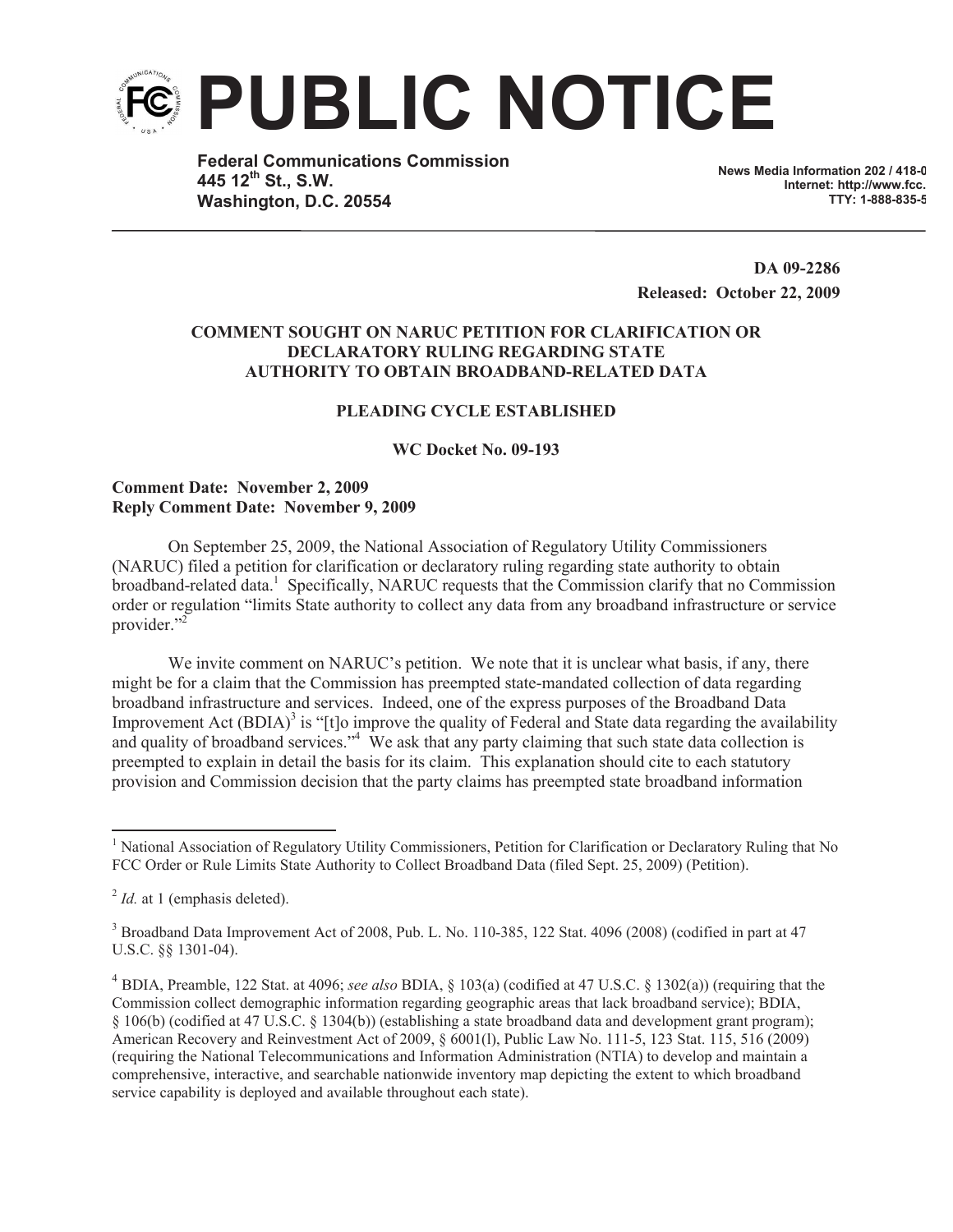filing requirements. This explanation also should state whether the claimed preemption is express,<sup>5</sup> or based on an alleged conflict between federal and state law.<sup>6</sup>

Interested parties may file comments on or before **November 2, 2009,** and reply comments on or before **November 9, 2009**. All pleadings should reference **WC Docket No. 09-193**.

All filings must be addressed to the Commission's Secretary, Marlene H. Dortch, Office of the Secretary, Federal Communications Commission, 445 12th Street, SW., Suite TW-A325, Washington, D.C. 20554. Parties should also send a copy of their filings to the Competition Policy Division, Wireline Competition Bureau, Federal Communications Commission, 445 12th Street, SW., Washington, D.C. 20554, or by e-mail to CPDcopies@fcc.gov. Parties shall also serve one copy with the Commission's copy contractor, Best Copy and Printing, Inc. (BCPI), Portals II, 445 12th Street, SW., Room CY-B402, Washington, D.C. 20554, (202) 488-5300, or via e-mail to fcc@bcpiweb.com.

Comments may be filed using the Commission's Electronic Comment Filing System (ECFS) or by filing paper copies.

- Electronic Filers: Comments may be filed electronically using the Internet by accessing the ECFS: http://www.fcc.gov/cgb/ecfs/. Filers should follow the instructions provided on the website for submitting comments.
	- For ECFS filers, if multiple docket or rulemaking numbers appear in the caption of this proceeding, filers must transmit one electronic copy of the comments for each docket or rulemaking number referenced in the caption. In completing the transmittal screen, filers should include their full name, U.S. Postal Service mailing address, and the applicable docket or rulemaking number. Parties may also submit an electronic comment by Internet e-mail. To get filing instructions, filers should send an e-mail to ecfs@fcc.gov and include the following words in the body of the message: get form <your email address>. A sample form and directions will be sent in response.
- Paper Filers: Parties who choose to file by paper must file an original and four copies of each filing. If more than one docket or rulemaking number appears in the caption of this proceeding, filers must submit two additional copies for each additional docket or rulemaking number. Parties are strongly encouraged to file comments electronically using the Commission's ECFS.

Filings can be sent by hand or messenger delivery, by commercial overnight courier, or by firstclass or overnight U.S. Postal Service mail (although we continue to experience delays in receiving U.S. Postal Service mail). All filings must be addressed to the Commission's Secretary, Marlene H. Dortch, Office of the Secretary, Federal Communications Commission.

- The Commission's contractor will receive hand-delivered or messenger-delivered paper filings for the Commission's Secretary at 236 Massachusetts Avenue, NE., Suite 110, Washington, D.C. 20002. The filing hours at this location are 8 a.m. to 7 p.m. All hand deliveries must be held together with rubber bands or fasteners. Any envelopes must be disposed of before entering the building.
- Commercial overnight mail (other than U.S. Postal Service Express Mail and Priority Mail) must be sent to 9300 East Hampton Drive, Capitol Heights, MD 20743.

<sup>5</sup> *See, e.g.*, *Cipollone v. Liggett Group, Inc*., 505 U.S. 504, 517 (1992).

<sup>6</sup> *See, e.g.*, *Florida Lime and Avocado Grower*s, 373 U.S. 132, 142-43 (1963).